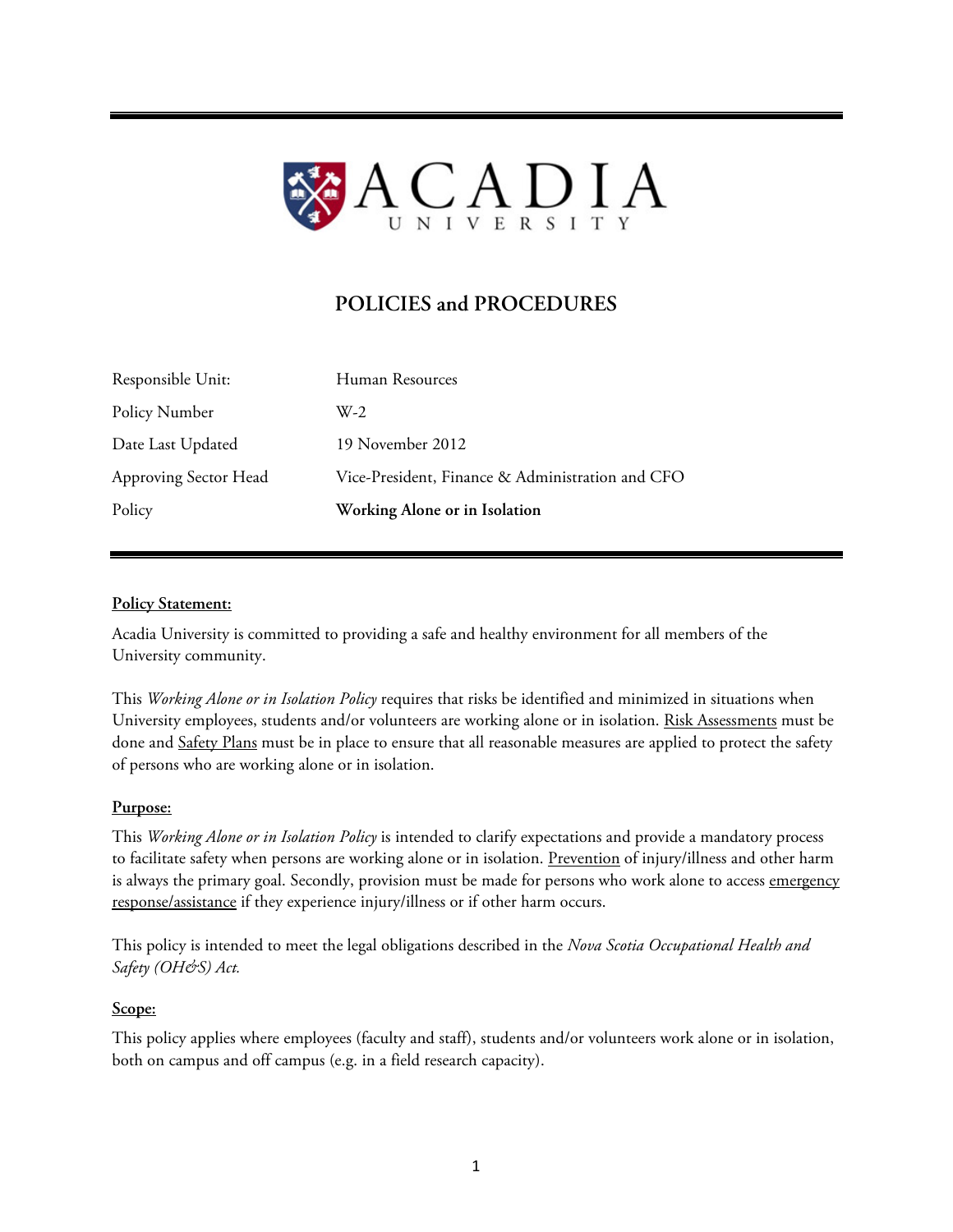### **Definitions:**

**Buddy System**: A system of organizing work so that the worker can be seen or heard by another worker who is working in close proximity to his/her work area.

**Communication:** A Working Alone or in Isolation Safety Plan may include the following to ensure the most practical and effective means of communication:

- Portable or cellular telephone,
- Portable radio,
- E-mail, instant message or text message,
- Personal alarm,
- Social media formats,
- Buddy system,
- Check-in system and requirement for updating an individual's status while working alone, or
- Any other method that may be considered effective in the specific department's safe operations.

**Competent person** means a person who is:

(i) qualified because of that person's knowledge, training and experience to do the assigned work in a manner that will ensure the health and safety of every person in the workplace, and (ii) knowledgeable about the provisions of the NS OH&S Act and regulations that apply to the assigned work, and about potential or actual danger to health or safety associated with the assigned work.

**Employee** means a person who is compensated through Acadia University's payroll system.

**Normal working hours** means the hours of the Acadia University when there are typically people available to help in the case of an incident, as outlined in the respective collective agreements or agreed upon working arrangements. However, some areas/tasks have normal work hours that do not fall within this range. In cases where people would not typically be available to help, area/task specific Working Alone Procedures should be formulated and the department should stipulate what they consider normal work hours to be.

**Resources**: Fire alarm pull station, fire extinguisher, eye wash station, emergency shower, material safety data sheet (MSDS), first aid kit, first aiders, small chemical spill cleanup kit, telephone (including land line, cellular, pay phone), etc.

**Hazard**: A condition or practice with a potential to cause harm, including injury/illness, damage to equipment, materials or the environment, or a combination of these.

**Student** means a person who is enrolled at Acadia University and who is engaged in a course of studies.

**Supervisor** means a person authorized by the University to oversee and/or direct the work of others, including a dean, director, department head, manager, faculty member, research supervisor, principal investigator and any other person in a position of authority.

**Volunteer:** An individual who provides service to the University without receiving compensation is considered a volunteer. See HR *Volunteers* Policy for criteria that have been established to further define volunteers.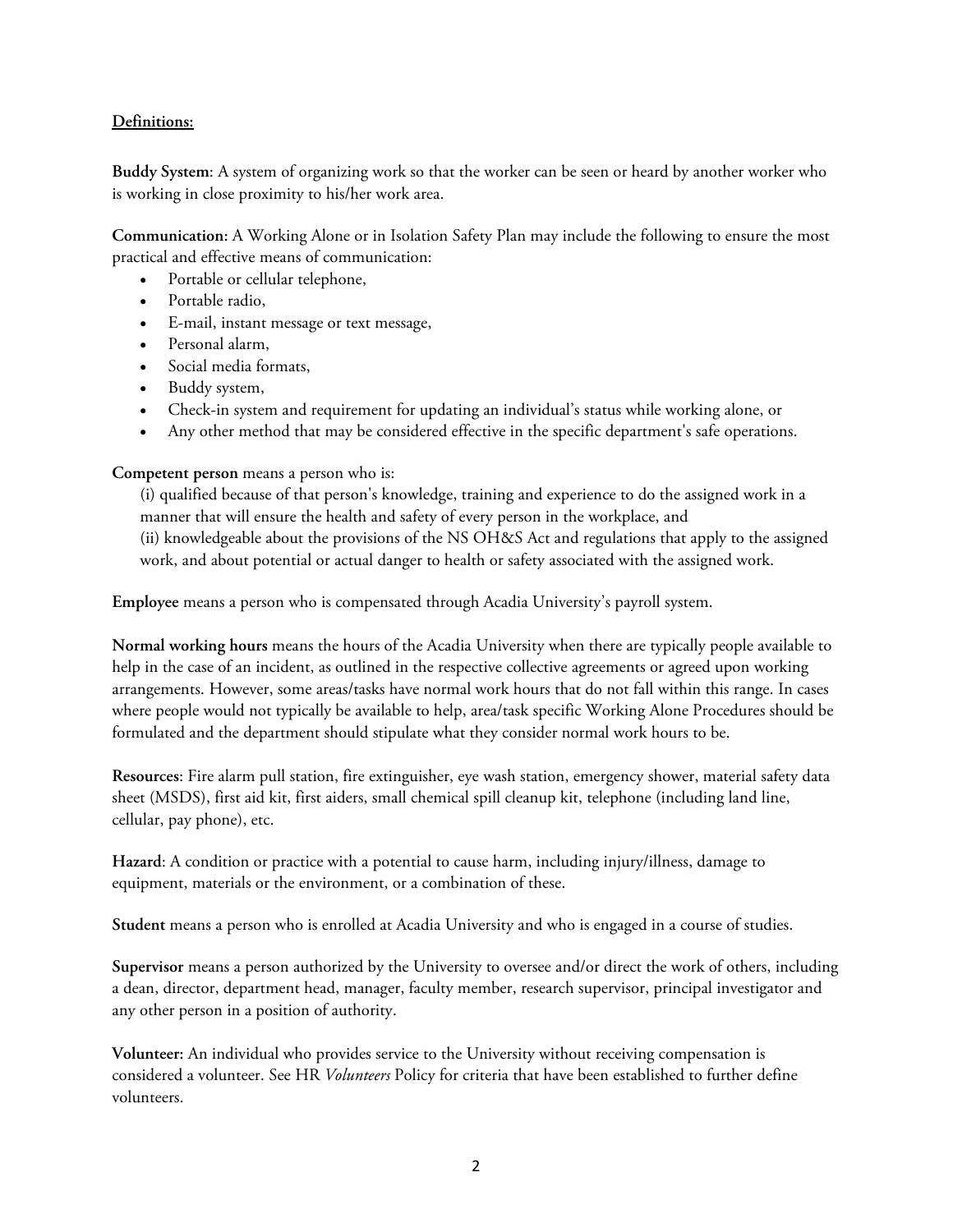**Working alone or in isolation** means to perform an employment-related, study, or university-sanctioned volunteer activity in circumstances where appropriate assistance would not be readily available to the worker if they experience injury/illness or if other harm occurs. Working alone or in isolation may occur on campus and off campus, including locations such as laboratories, offices, vehicles and fieldwork locations.

# **Risk Categories:**

Prior to performing work alone or in isolation, a Working Alone or in Isolation Risk Assessment/Safety Plan (Appendix B) shall be completed by the supervisor, in consultation with the person who will be performing the activity. For the purposes of risk assessment, activities are organized in three categories -- 1, 2 and 3 - ranked from highest risk to lowest risk:

- I. **Category 1 (high risk) Activities** must not be performed alone or in isolation.
- II. **Category 2 (medium risk) Activities** may be performed alone or in isolation when adequate controls are in place. Category 2 activities involve exposure to hazards that are generally more controllable and, in the event of an occurrence, would likely result in minor - moderate harm. Although the risk associated with Category 2 activities is lower than with Category 1 activities, adequate controls (i.e. preventive measures, resources and provision for communication) must be in place for Category 2 activities to be performed alone or in isolation.
- III. **Category 3 (low risk) Activities** may be performed alone or in isolation, during normal working hours, with no special controls. Category 3 activities involve exposure to few hazards and the risks of work-related injury/illness or other harm are low. Outside of normal working hours, it is advisable to use a departmental register/log book or other means of tracking location.

# **Category 1 (high risk) Activities**

No person may work alone where there is exposure to Category 1 (high-risk) activities. Examples include:

- Work with or near exposed electrical conductors (electrical work requires extensive controls detailed in the NS Occupational Safety General Regulations);
- Work with a class 3 or 4 laser;
- Work in confined spaces (working alone in confined spaces is prohibited by the NS Occupational Safety General Regulations);
- Handling an acutely toxic, highly corrosive, cryogenic or other material where exposure could impair the worker's ability to call for assistance;
- Handling a radioactive isotope;
- Work where use of supplied air respiratory equipment is required;
- Work where there is risk of drowning;
- Work with material under high pressure;
- Work with an open flame and/or extreme temperatures;
- Work from heights where the use of a personal fall arrest system is required;
- Work from a power operated elevating work platform (e.g. scissor lift, boom lift);
- Work from a ladder above the sixth step/rung;
- Performing "hot work" where a fire watch is required;
- Work where there is a potential "significant" risk of violence as determined by the Acadia University Workplace Violence Risk Assessment;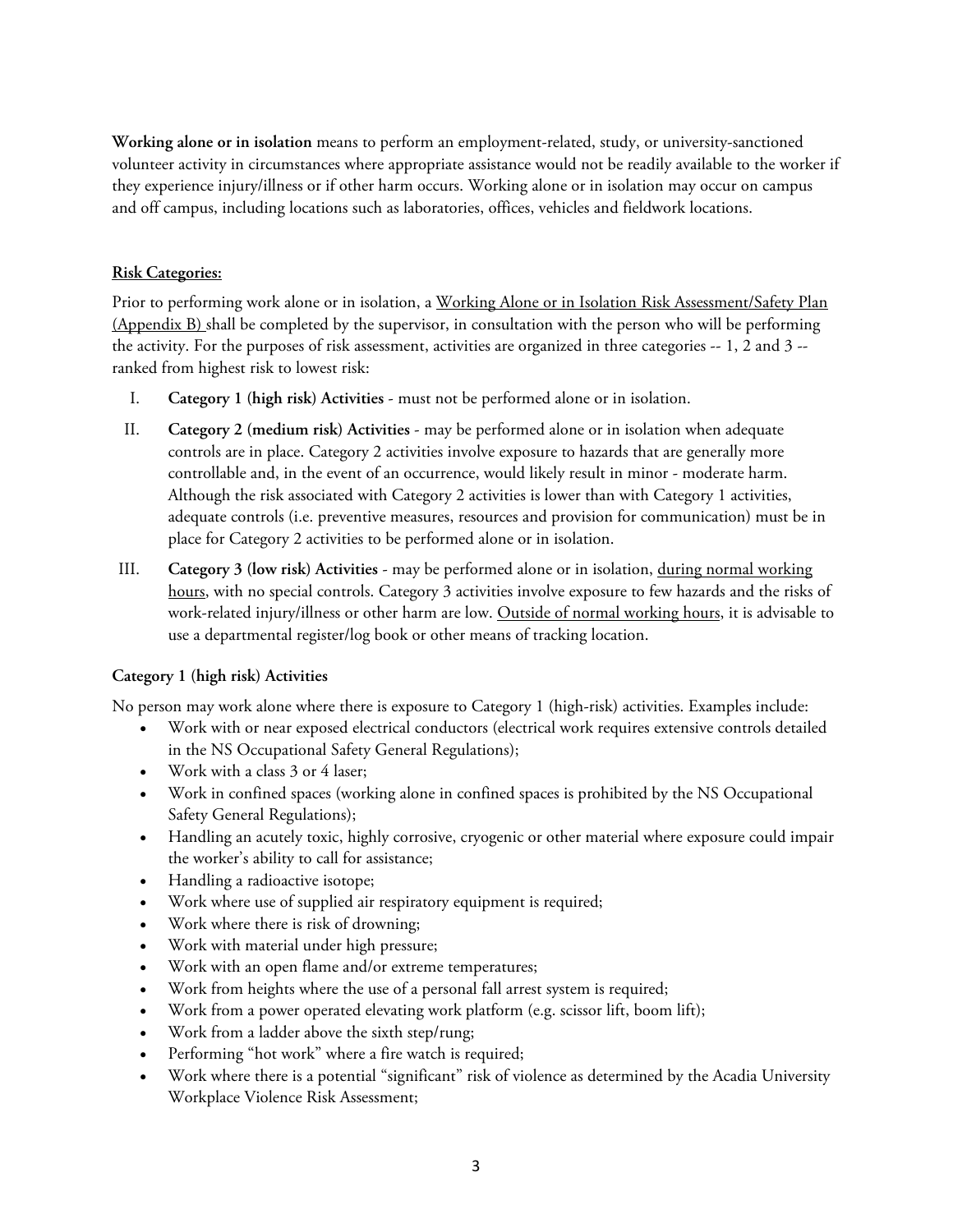- Use of a vehicle, crane, tractor, loader or other power operated mobile equipment where the operator does not have full view of the intended path of travel;
- Use of machine tools and equipment (e.g. milling machines, lathes, table saws, etc.) capable of inflicting serious injury;
- Other work involving a high risk of harm.

Note: Undergraduate students must be provided with direct (physically present, or within an immediate distance), competent supervision when performing Category 1 activities.

# **Category 2 (medium risk) Activities**

Category 2 (medium risk) activities may be performed alone or in isolation when adequate controls are in place. Examples include:

- Use of well-guarded equipment;
- Visiting external employers premises or doing fieldwork;
- Laboratory work with minimal risk (e.g. recording data, operating an instrument, counting plates, monitoring an experiment or process);
- Working at the Box Office, Library Access Desk, Technology Services Support Desk and other service counters;
- One-on-one counseling.

# **Category 3 (low risk) Activities**

Category 3 (low risk) activities may be performed alone or in isolation, during normal working hours, with no specialized controls. Examples include:

- Reading, studying, writing;
- Use of computers;
- Marking assignments/papers;
- Conducting meetings and interviews where there are more than two persons present and there is a low risk of violence.

# **Responsibilities:**

The responsibility for maintaining a safe and healthy workplace is shared by everyone who has some degree of control in the situation.

# **Employee/student/volunteer Responsibilities**

- 1. Participate, with the supervisor, in completing the Working Alone or in Isolation Risk Assessment/Safety Plan (Appendix B);
- 2. Follow safe work procedures and methods;
- 3. Take appropriate steps to advise the supervisor if risks increase.

# **Supervisor Responsibilities**

- 1. Anticipate and recognize all activities, within their area of control, where persons work alone or in isolation.
- 2. Not permit persons to perform Category 1 (high risk) activities when working alone or in isolation.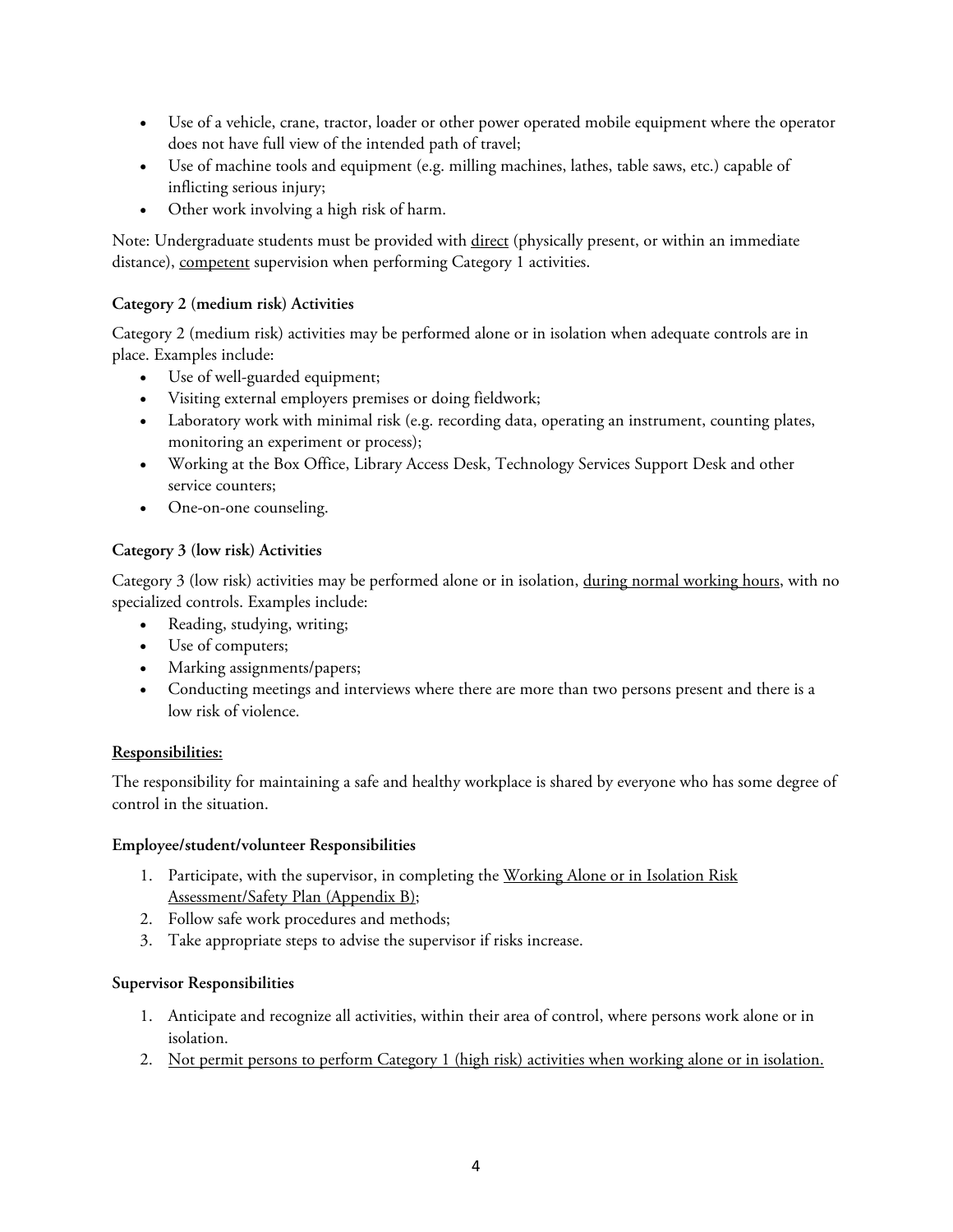- 3. Complete an Acadia University Working Alone or in Isolation Risk Assessment/Safety Plan (Appendix B). For recurrent work where the activities and the circumstances/conditions remain relatively constant, one risk assessment/safety plan is adequate for multiple occasions.
- 4. For Category 2 (medium risk) activities, ensure that adequate controls (i.e. preventive measures, resources and provision for communication) are in place.
- 5. Ensure that completed Working Alone or in Isolation Risk Assessment/Safety Plan documents are kept at the workplace closest to where the work is performed and, where practical, ensure that they are accessible to the affected persons.

#### **Administration/management Responsibilities**

Ensure that supervisors within their areas of responsibility are familiar with and apply this policy.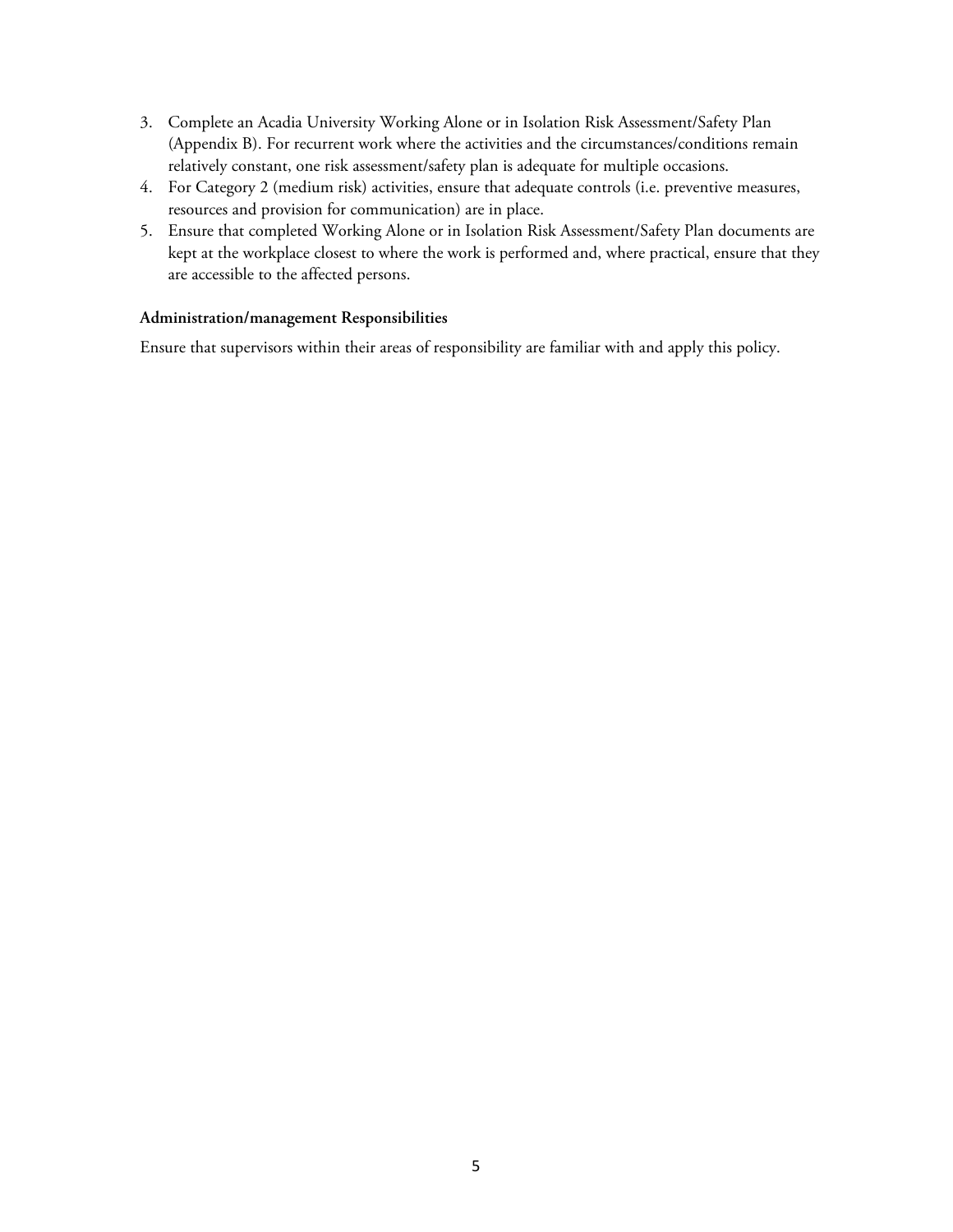# **Appendix A WORKING ALONE PROCEDURES**

From Acadia University Lab and Shop Safety Program

# **Working Alone**

Some laboratory and shop procedures require long hours and it is often not possible to work a "9 to 5" schedule. Working alone, however, can be dangerous. Without someone around and able to help, an occurrence that would ordinarily be fairly minor could be very serious. If you must work alone:

- Do so only with your supervisor's permission.
- Assess the hazards. Only work alone if the nature of that work makes an operation relatively safe (e.g. recording data, operating an instrument, counting plates). Such tasks typically involve routine procedures that experience has shown to be of low risk. Even with lower-risk tasks, ensure that your presence in the laboratory or shop, and your expected time of work completion, is known by at least one other person who will check on you. Acadia Safety & Security can assist.
- Work of a clearly hazardous nature (e.g. tasks involving high energy, acute toxics (e.g. cyanogen bromide, hydrogen sulfide, carbon monoxide, explosives, volumes of cryogenic liquids, or high pressure situations) must not be conducted alone. Such activities must be scheduled during normal working hours and performed when another person is present. That second person must be capable of helping, if an emergency should arise.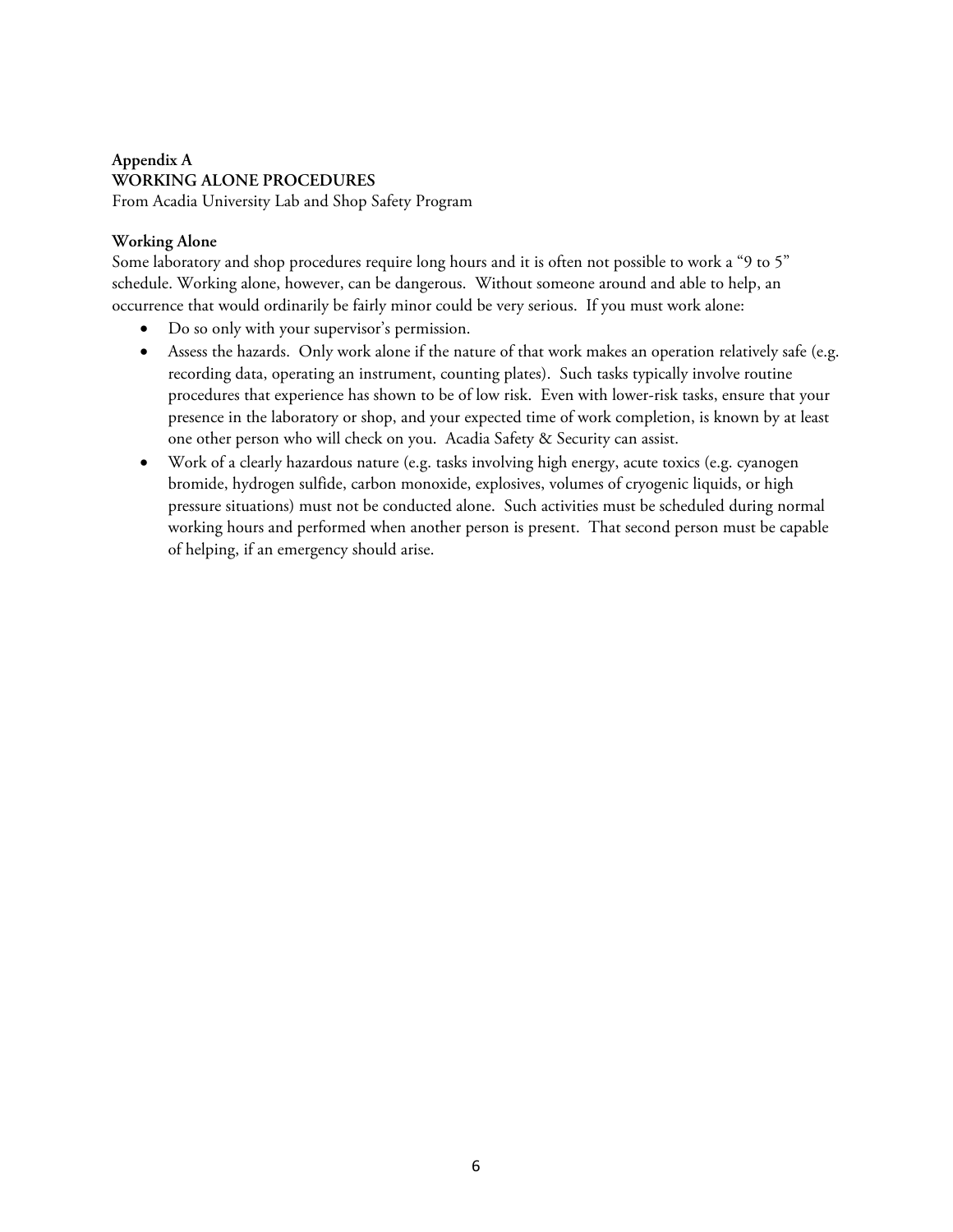# **WORKING ALONE OR IN ISOLATION RISK ASSESSMENT/SAFETY PLAN**

|                                        |                   | DATE ASSESSED: ____________ | MM/DD/YY |
|----------------------------------------|-------------------|-----------------------------|----------|
|                                        |                   | PHONE: ____________________ |          |
|                                        |                   |                             |          |
| PERSONS WORKING ALONE OR IN ISOLATION: | $\Box$ Employees  |                             |          |
|                                        | $\Box$ Students   |                             |          |
|                                        | $\Box$ Volunteers |                             |          |

# **Part 1 – Risk Assessment**

 $\mathcal{L}$ 

**When work is performed alone or in isolation, it is the responsibility of the supervisor to identify the activities and risk categories.** 

#### **Category 1 (high risk) Activities --- see** *Working Alone or in Isolation Policy* **for details No person may work alone or in isolation where there is exposure to Category 1 (high-risk) activities.**

| <b>Category 1 Activities</b>                                                                                        | Υ | N. |
|---------------------------------------------------------------------------------------------------------------------|---|----|
| Work with or near exposed electrical conductors;                                                                    |   |    |
| Work with a class 3 or 4 laser;                                                                                     |   |    |
| Work in confined spaces;                                                                                            |   |    |
| Handling an acutely toxic, highly corrosive, cryogenic or other material where exposure could impair the worker's   |   |    |
| ability to call for assistance;                                                                                     |   |    |
| Handling a radioactive isotope;                                                                                     |   |    |
| Work where use of supplied air respiratory equipment is required;                                                   |   |    |
| Work where there is risk of drowning;                                                                               |   |    |
| Work with material under high pressure;                                                                             |   |    |
| Work with an open flame and/or extreme temperatures;                                                                |   |    |
| Work from heights where the use of a personal fall arrest system is required;                                       |   |    |
| Work from a power operated elevating work platform (e.g. scissor lift, boom lift);                                  |   |    |
| Work from a ladder above the sixth step/rung;                                                                       |   |    |
| Performing "hot work" where a fire watch is required;                                                               |   |    |
| Work where there is a potential "significant" risk of violence;                                                     |   |    |
| Use of a vehicle, crane, tractor, loader or other power operated mobile equipment where the operator does not have  |   |    |
| full view of the intended path of travel;                                                                           |   |    |
| Use of machine tools and equipment (e.g. milling machines, lathes, tables saws, etc.) capable of inflicting serious |   |    |
| injury;                                                                                                             |   |    |
| Other work involving high risk activities (specify):                                                                |   |    |
|                                                                                                                     |   |    |
|                                                                                                                     |   |    |
|                                                                                                                     |   |    |
|                                                                                                                     |   |    |

**Note: Undergraduate students must be provided with direct (physically present, or within an immediate distance), competent supervision when performing Category 1 activities.**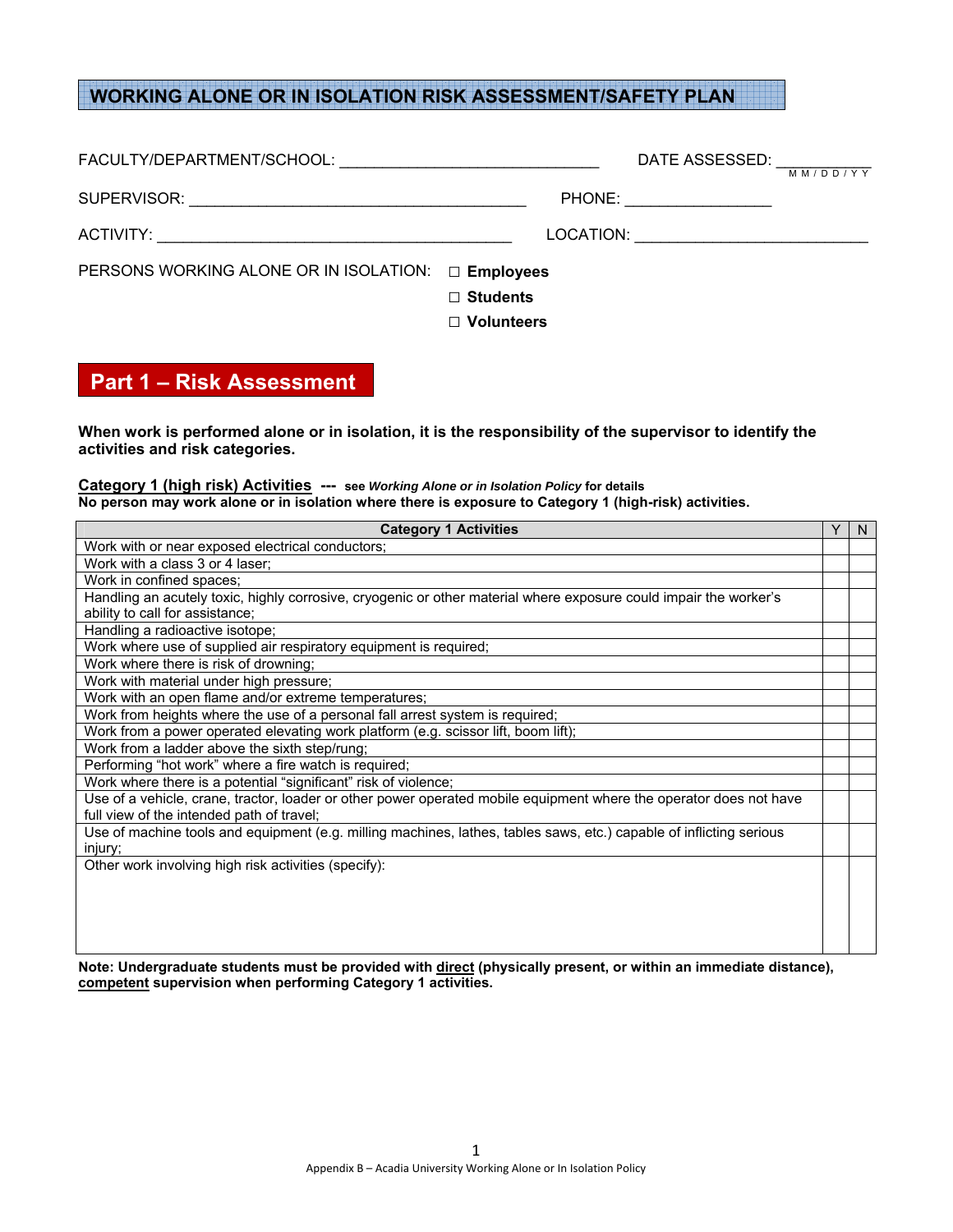#### **Category 2 (medium risk) Activities --- see** *Working Alone or in Isolation Policy* **for details May be performed alone or in isolation when adequate controls are in place.**

| <b>Category 2 Activities</b>                                                                                    | N |
|-----------------------------------------------------------------------------------------------------------------|---|
| Work with well-guarded equipment;                                                                               |   |
| Visiting external employers' premises or doing fieldwork;                                                       |   |
| Laboratory work with minimal risk (e.g. recording data, operating an instrument, counting plates, monitoring an |   |
| experiment or process);                                                                                         |   |
| Work at the Box Office, Library Access Desk, Technology Services Support Desk and other service counters;       |   |
| One-on-one counseling;                                                                                          |   |
| Other work involving medium risk activities (specify):                                                          |   |
|                                                                                                                 |   |
|                                                                                                                 |   |
|                                                                                                                 |   |
|                                                                                                                 |   |
|                                                                                                                 |   |

#### **Category 3 (low risk) Activities --- see** *Working Alone or in Isolation Policy* **for details May be performed alone or in isolation, during normal working hours, with no specialized controls.**

| <b>Category 3 Activities</b>                                                                                | <sub>N</sub> |
|-------------------------------------------------------------------------------------------------------------|--------------|
| Reading, studying, writing;                                                                                 |              |
| Use of computers;                                                                                           |              |
| Marking assignments/papers;                                                                                 |              |
| Conducting meetings and interviews where there are more than two persons present and there is a low risk of |              |
| violence;                                                                                                   |              |
| Other work involving low risk activities (specify):                                                         |              |
|                                                                                                             |              |
|                                                                                                             |              |
|                                                                                                             |              |
|                                                                                                             |              |
|                                                                                                             |              |

# **Risk Factors to consider when assessing Category 2 and Category 3 activities**

| <b>Risk Factors</b>                                                                        | N |
|--------------------------------------------------------------------------------------------|---|
| Is there safe access to/egress from the work area for a lone worker?                       |   |
| Are there any special needs (e.g. mobility challenges)?                                    |   |
| Will the work be done at height (must be below the sixth step of a ladder)?                |   |
| Will the work involve the handling or use of a hazardous substance?                        |   |
| Is it likely that alcohol/drug use may be encountered?                                     |   |
| Is there a risk of violence?                                                               |   |
| Are women especially at risk if they are working alone in this situation?                  |   |
| Are young workers/students especially at risk if they are working alone in this situation? |   |
| Are there other risk factors (specify)?                                                    |   |
|                                                                                            |   |
|                                                                                            |   |
|                                                                                            |   |
|                                                                                            |   |
|                                                                                            |   |
| <b>EXPLANATORY REMARKS</b>                                                                 |   |
|                                                                                            |   |
|                                                                                            |   |
|                                                                                            |   |
|                                                                                            |   |
|                                                                                            |   |
|                                                                                            |   |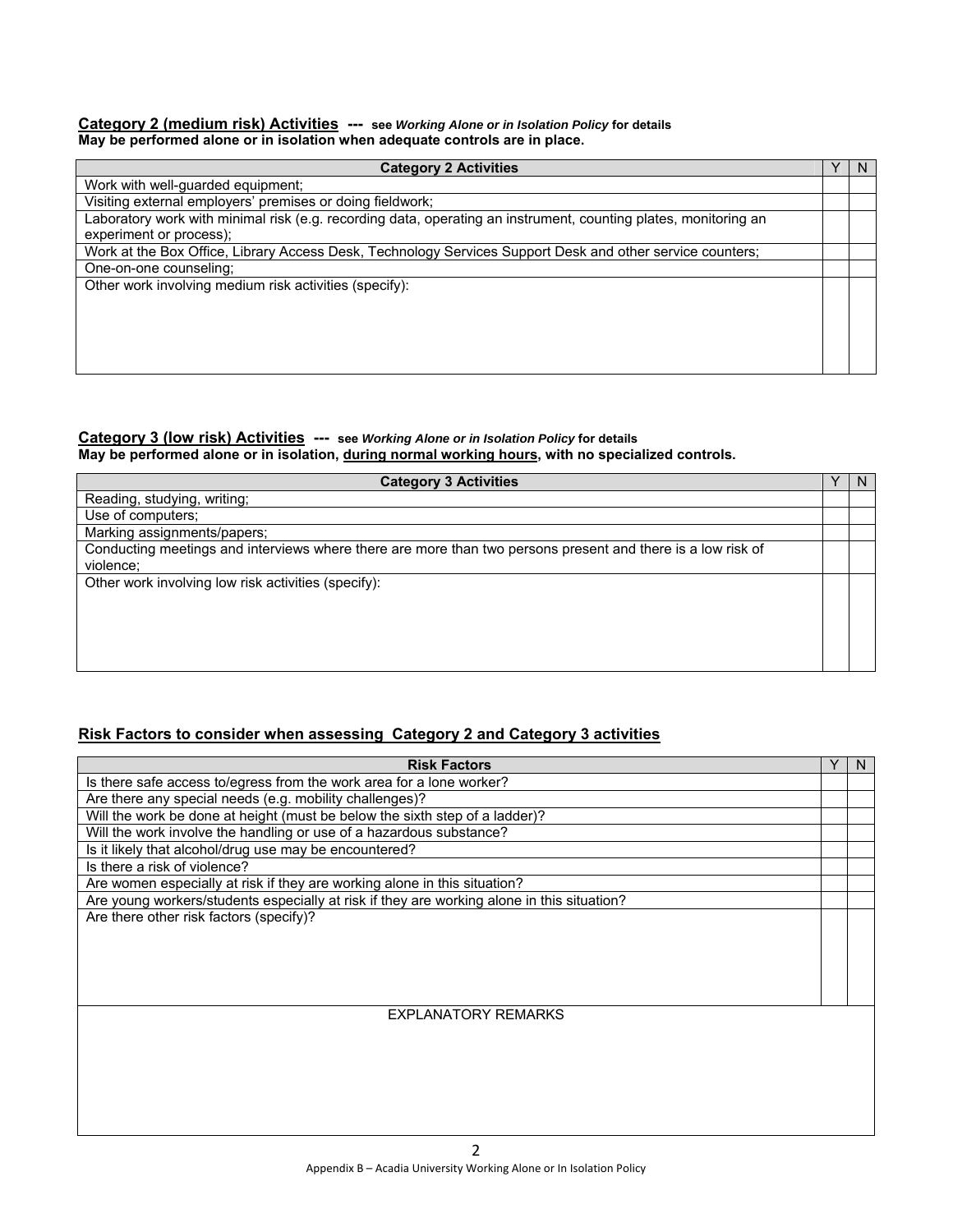# **Part 2 – Safety Plan**

**A:** Can the risk be eliminated or significantly reduced by substituting another safer method, material, process, etc? **□** No **□** Yes (explain below)

\_\_\_\_\_\_\_\_\_\_\_\_\_\_\_\_\_\_\_\_\_\_\_\_\_\_\_\_\_\_\_\_\_\_\_\_\_\_\_\_\_\_\_\_\_\_\_\_\_\_\_\_\_\_\_\_\_\_\_\_\_\_\_\_\_\_\_\_\_\_\_\_\_\_\_\_ \_\_\_\_\_\_\_\_\_\_\_\_\_\_\_\_\_\_\_\_\_\_\_\_\_\_\_\_\_\_\_\_\_\_\_\_\_\_\_\_\_\_\_\_\_\_\_\_\_\_\_\_\_\_\_\_\_\_\_\_\_\_\_\_\_\_\_\_\_\_\_\_\_\_\_\_ \_\_\_\_\_\_\_\_\_\_\_\_\_\_\_\_\_\_\_\_\_\_\_\_\_\_\_\_\_\_\_\_\_\_\_\_\_\_\_\_\_\_\_\_\_\_\_\_\_\_\_\_\_\_\_\_\_\_\_\_\_\_\_\_\_\_\_\_\_\_\_\_\_\_\_\_

**B:** Can engineering controls (i.e. physical barriers that separate people from the hazards, locked doors that prevent potentially dangerous people from accessing the work or study area, etc) be introduced to reduce the risks? **□** No **□** Yes (explain below)

 $\_$  $\_$ \_\_\_\_\_\_\_\_\_\_\_\_\_\_\_\_\_\_\_\_\_\_\_\_\_\_\_\_\_\_\_\_\_\_\_\_\_\_\_\_\_\_\_\_\_\_\_\_\_\_\_\_\_\_\_\_\_\_\_\_\_\_\_\_\_\_\_\_\_\_\_\_\_\_\_\_

*Note: Refer to the Acadia University Lab & Shop Safety Program for more details on hazard control when working in labs and shops. http://healthandsafety.acadiau.ca/tl\_files/sites/healthandsafety/resources/PDF/AcadiaUniversity\_LaboratoryShopSafetyProgram.pdf* 

**C: Is there or should there be a written safe work practice or job procedure to guide safe performance of this work?** 

\_\_\_\_\_\_\_\_\_\_\_\_\_\_\_\_\_\_\_\_\_\_\_\_\_\_\_\_\_\_\_\_\_\_\_\_\_\_\_\_\_\_\_\_\_\_\_\_\_\_\_\_\_\_\_\_\_\_\_\_\_\_\_\_\_\_\_\_\_\_\_\_\_\_\_\_ \_\_\_\_\_\_\_\_\_\_\_\_\_\_\_\_\_\_\_\_\_\_\_\_\_\_\_\_\_\_\_\_\_\_\_\_\_\_\_\_\_\_\_\_\_\_\_\_\_\_\_\_\_\_\_\_\_\_\_\_\_\_\_\_\_\_\_\_\_\_\_\_\_\_\_\_ \_\_\_\_\_\_\_\_\_\_\_\_\_\_\_\_\_\_\_\_\_\_\_\_\_\_\_\_\_\_\_\_\_\_\_\_\_\_\_\_\_\_\_\_\_\_\_\_\_\_\_\_\_\_\_\_\_\_\_\_\_\_\_\_\_\_\_\_\_\_\_\_\_\_\_\_

**□** No **□** Yes (explain below)

**D: Effective Communications -** must be in place for Category 2 activities and for Category 3 activities after normal working hours.

|   |                                                | <b>In</b><br><b>Place</b> | <b>Not</b><br>Applicable | <b>Required</b><br>(explain<br>below) |
|---|------------------------------------------------|---------------------------|--------------------------|---------------------------------------|
|   | Portable or cellular telephone                 | $\Box$                    | $\Box$                   | □                                     |
| ٠ | Portable radio                                 | $\Box$                    | $\Box$                   | □                                     |
|   | E-mail, instant message or text message        | $\Box$                    | $\Box$                   | $\Box$                                |
|   | Social media formats                           |                           |                          |                                       |
|   | Personal, panic or duress alarms               | $\Box$                    | $\Box$                   | □                                     |
|   | Monitored surveillance cameras                 | $\Box$                    | $\Box$                   | □                                     |
| ٠ | Buddy system                                   | $\Box$                    | $\Box$                   | $\Box$                                |
| ٠ | Check-in system and regular updating of status | $\Box$                    | $\Box$                   | □                                     |
|   | Other (specify):                               | $\Box$                    | $\Box$                   | □                                     |
|   | <b>EXPLANATORY REMARKS</b>                     |                           |                          |                                       |
|   |                                                |                           |                          |                                       |

**Important note: e-mail, instant messaging, text messaging or similar methods must not be relied upon for seeking assistance in emergency situations. In an emergency, use a phone to call 911 for assistance.**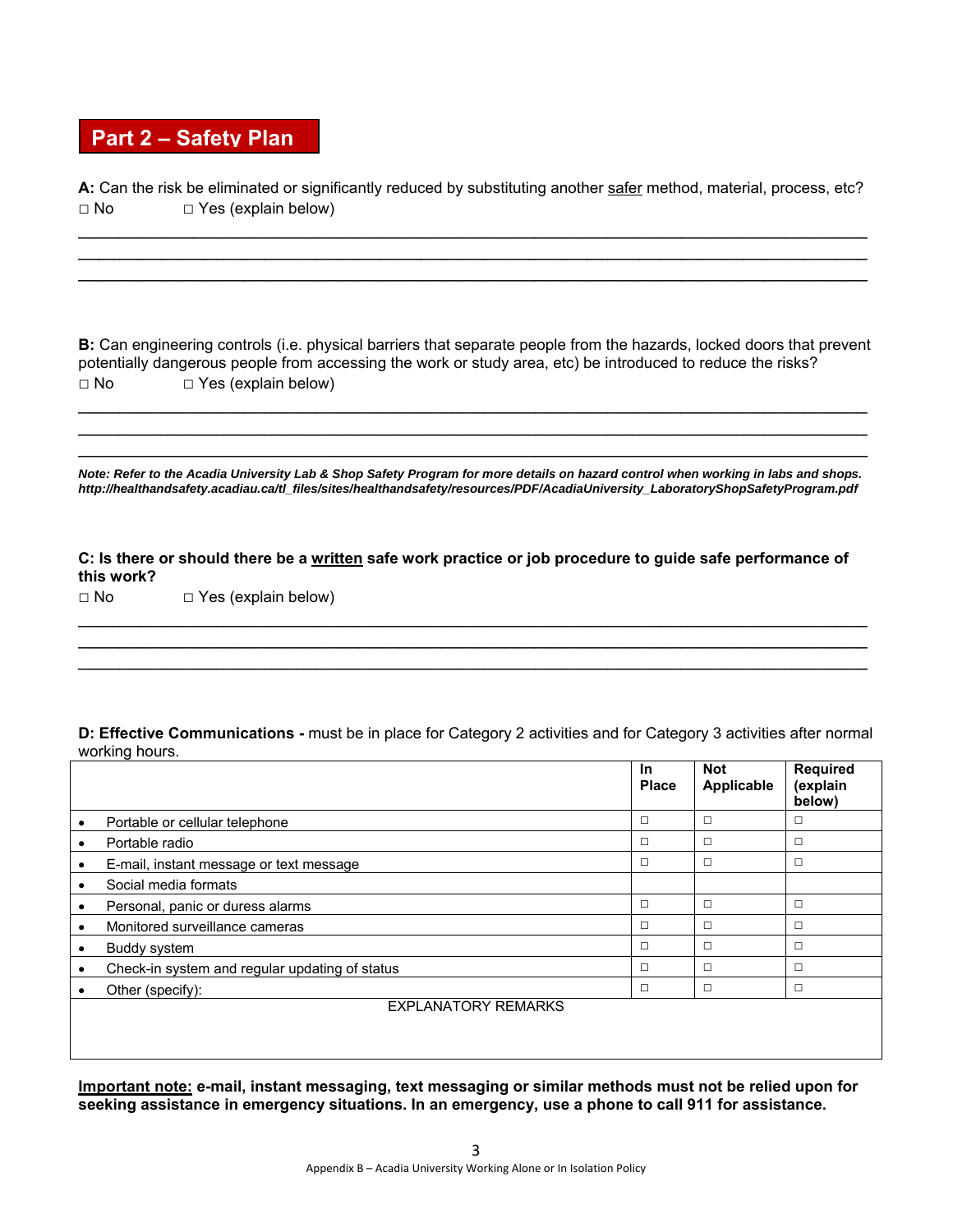# EXPLANATORY REMARKS

# **Supervisor:**

**\_\_\_\_\_\_\_\_\_\_\_\_\_\_\_\_\_\_\_\_\_\_\_\_\_\_\_\_\_\_\_\_\_\_\_\_\_\_\_\_ \_\_\_\_\_\_\_\_\_\_\_\_\_\_\_\_\_\_\_\_\_\_\_\_\_\_\_\_\_\_\_\_\_\_\_\_\_\_\_\_\_\_**  Name – please print Signature

# **Affected person(s) working alone or in isolation:**

Name – please print Signature Signature

# **Administration/management:**

#### **E: Safety Training -** must be provided prior to all work activities where hazards exist.

|           |                                                            | <b>In</b><br><b>Place</b> | <b>Not</b><br>Applicable | Required<br>(explain<br>below) |
|-----------|------------------------------------------------------------|---------------------------|--------------------------|--------------------------------|
| $\bullet$ | <b>WHMIS</b>                                               | $\Box$                    | □                        | □                              |
| ٠         | First aid/CPR                                              | $\Box$                    | $\Box$                   | $\Box$                         |
| ٠         | Lab safety                                                 | $\Box$                    | □                        | □                              |
| ٠         | Safety orientation                                         | $\Box$                    | $\Box$                   | $\Box$                         |
| $\bullet$ | Training on a relevant safe work practice or job procedure | $\Box$                    | $\Box$                   | □                              |
| $\bullet$ | Emergency procedures/fire safety                           | $\Box$                    | $\Box$                   | □                              |
| $\bullet$ | Fall protection/ladder safety                              | $\Box$                    | $\Box$                   | □                              |
| $\bullet$ | Respectful workplace/ sensitivity training                 | $\Box$                    | $\Box$                   | □                              |
| $\bullet$ | Non-violent Crisis Intervention                            | $\Box$                    | $\Box$                   | $\Box$                         |
| $\bullet$ | Other (specify):                                           | $\Box$                    | $\Box$                   | $\Box$                         |
|           | <b>EXPLANATORY REMARKS</b>                                 |                           |                          |                                |

#### **F: Personal Protective Equipment (PPE) and Emergency Equipment -** must be provided for all work activities where hazards exist.

|           |                            | <b>In</b><br><b>Place</b> | <b>Not</b><br>Applicable | <b>Required</b><br>(explain<br>below) |
|-----------|----------------------------|---------------------------|--------------------------|---------------------------------------|
| ٠         | Eye protection             | $\Box$                    | $\Box$                   | $\Box$                                |
| $\bullet$ | Face protection            | $\Box$                    | $\Box$                   | $\Box$                                |
| $\bullet$ | Head protection            | $\Box$                    | $\Box$                   | $\Box$                                |
| ٠         | Respiratory protection     | $\Box$                    | $\Box$                   | $\Box$                                |
|           | Skin protection            | $\Box$                    | $\Box$                   | $\Box$                                |
| ٠         | Foot protection            | $\Box$                    | $\Box$                   | $\Box$                                |
| $\bullet$ | Hearing protection         | $\Box$                    | $\Box$                   | $\Box$                                |
| $\bullet$ | First aid kits             | $\Box$                    | $\Box$                   | $\Box$                                |
|           | Eye wash stations          | $\Box$                    | $\Box$                   | $\Box$                                |
| $\bullet$ | Chemical spill kits        |                           |                          |                                       |
| $\bullet$ | Fall protection            | $\Box$                    | $\Box$                   | $\Box$                                |
| ٠         | Other (specify):           | $\Box$                    | $\Box$                   | $\Box$                                |
|           | <b>EXPLANATORY REMARKS</b> |                           |                          |                                       |

**\_\_\_\_\_\_\_\_\_\_\_\_\_\_\_\_\_\_\_\_\_\_\_\_\_\_\_\_\_\_\_\_\_\_\_\_\_\_\_\_ \_\_\_\_\_\_\_\_\_\_\_\_\_\_\_\_\_\_\_\_\_\_\_\_\_\_\_\_\_\_\_\_\_\_\_\_\_\_\_\_\_\_**